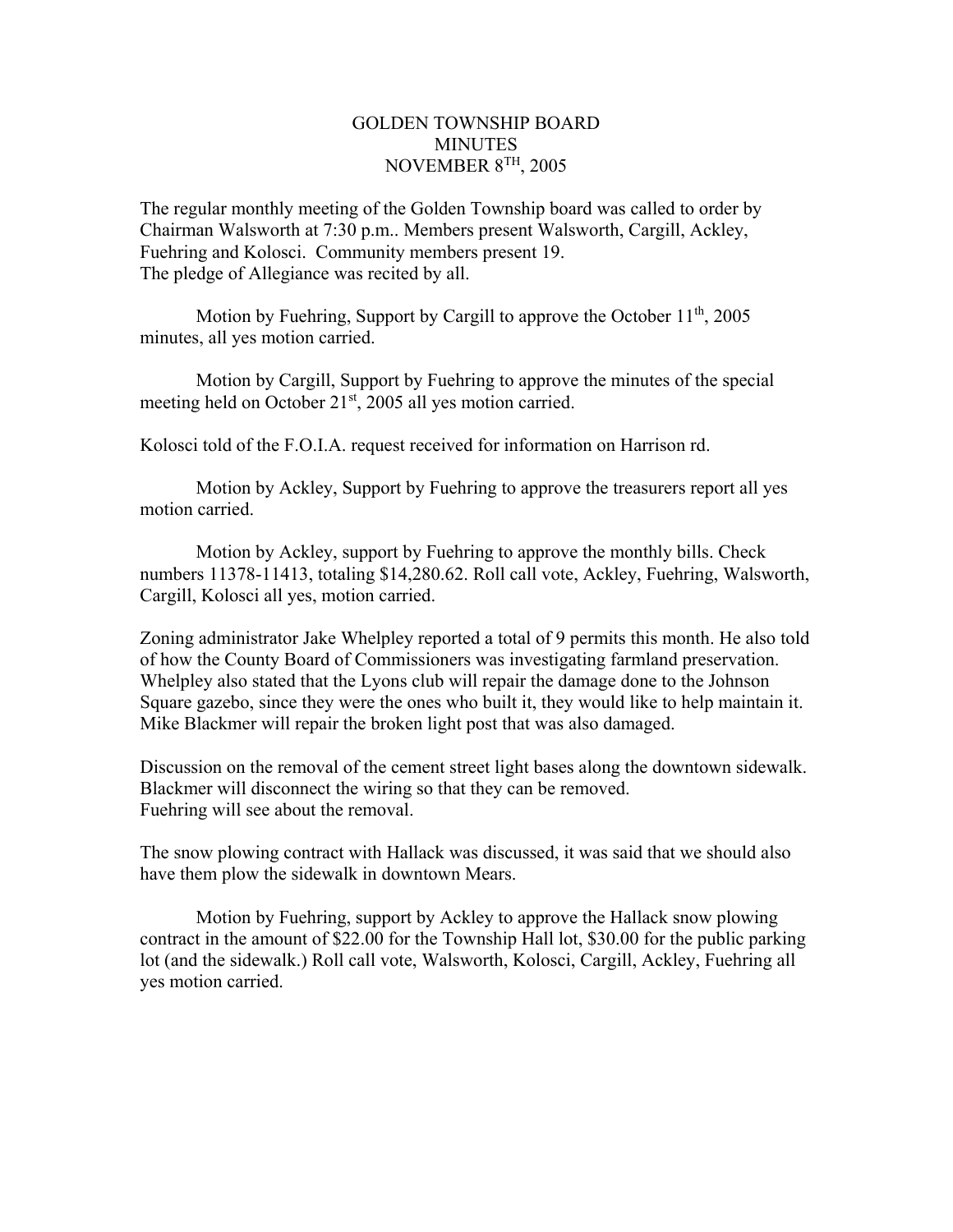Nov. 8<sup>th</sup> 2006 cont.

MTA conference this year is January  $24<sup>th</sup>$ -27<sup>th</sup> in Grand Rapids.

 Motion by Walsworth, support by Fuehring to approve Cargill and Kolosci to attend the MTA annual conference 1/24/06-1/27/06 in Grand Rapids, cost per person \$374.00 & meals. Roll call vote Ackley, Fuehring, Walsworth, Cargill, Kolosci all yes motion carried.

The Planning and Zoning workshop is to be held 11/30/05 at MCC, cost \$33.00 per person.

 Motion by Cargill, support by Fuehring to approve any member of the Township board and Planning commission who would like to attend at the cost of \$33.00 per person. Roll Call vote, Kolosci, Walsworth, Cargill, Ackley, Fuehring all yes motion carried.

Zoning library reference C.D. was discussed; Whelpley felt that it would be very helpful to be able to see how other area dealt with the different situations that may arise.

 Motion by Kolosci, support by Cargill to approve the purchase of a Zoning library C.D. purchase cost \$197.00. Roll Call vote Cargill, Kolosci, Walsworth & Ackley yes, Fuehring no. approved.

The Planning commission secretarial duties were discussed, it was said that we had hired Jeanette LeBlanc to take the minutes and that the chairman had to correct them before distribution. LeBlanc had stated to the clerk that she would rather do the minutes verbatim. It was decided that the minutes should be verbatim and sent to the clerk who would in turn make copies for the Planning Commission and have them ready and waiting for the chairman, so that they may be approved at the next meeting.

Fuehring stated that he thought that the Zoning administrator should have a new computer, the current computer is the treasurer's old computer and is not very reliable. It was said that the treasurer would purchase a new computer and the present computer would be handed down to the Zoning administrator because the tax program is a large program, even though the present computer is newer its capacity is moderate to low.

 Motion by Fuehring, support by Cargill to purchase a new computer not to exceed \$2000.00. Roll call vote, Fuehring, Kolosci, Walsworth, Ackley & Cargill all yes motion carried.

The alternate zoning administrator Brad Whitney was discussed it was said that he shall be paid \$50.00 for each permit issued.

 Motion by Cargill, support by Kolosci that the alternate zoning administrators pay shall be paid \$50.00 for each permit issued. All yes motion carried.

During public input Keith Adams stated that he had heard Towne and Country cable, which have a new franchise with Golden Township, are being blamed for the poor service given by North Star/Lite Wave cable company. He asked if we could include the correct information in the next new letter. Cargill stated that there would not be a